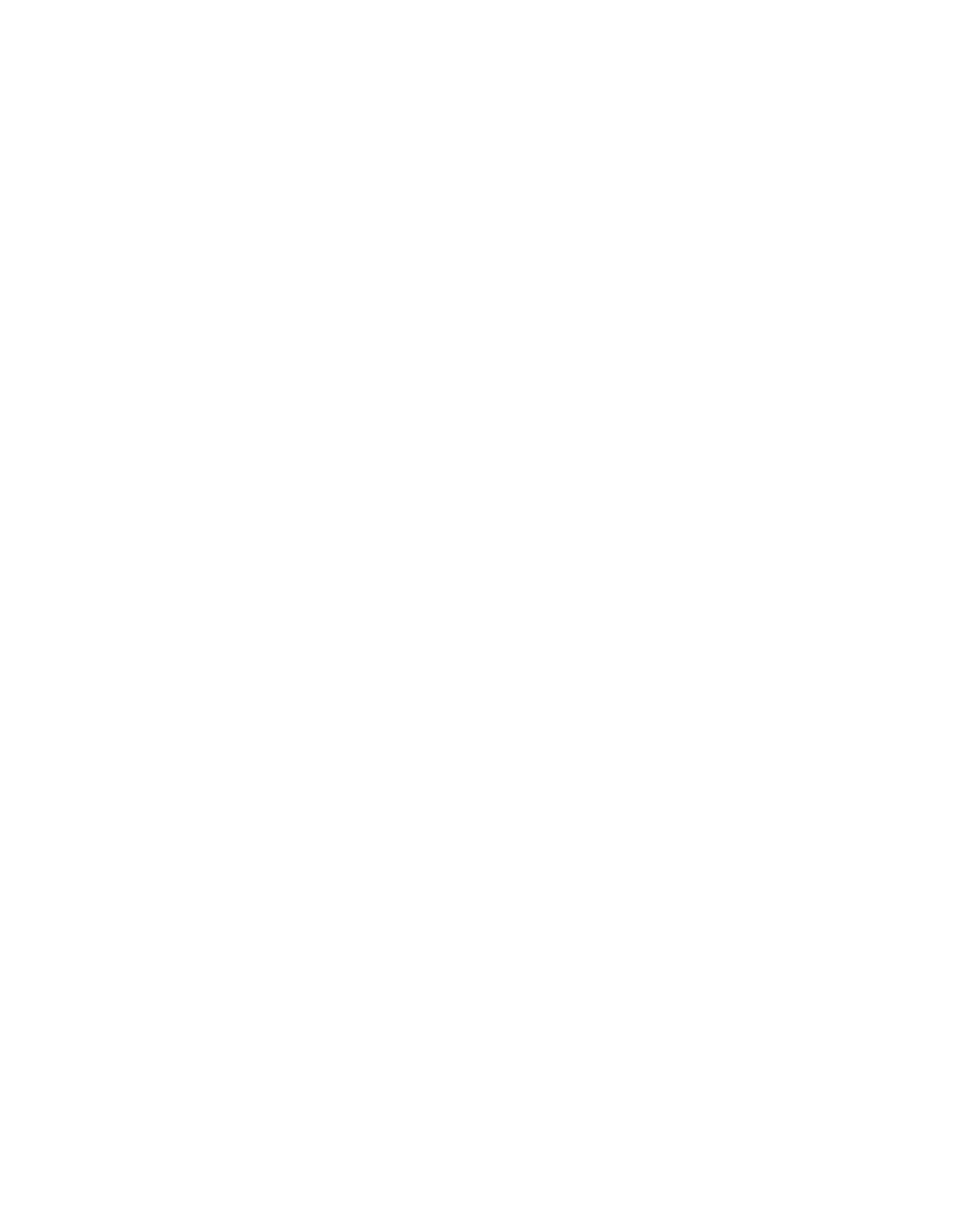### **POLITICAL RELIGION IN MODERN GERMANY: REFLECTIONS ON NATIONALISM, SOCIALISM, AND NATIONAL SOCIALISM**

#### *Wolfgang Hardtwig*

How did Africans come to live in the German territories during the early modern era? What did they do after they got there, and what impressions did Germans and Africans have of each other? Unlike many other European states, none of the German states was a major sea power and none possessed colonies in the early modern period. German participation in the overseas slave trade was hardly noteworthy, and there were few scientific expeditions to foreign lands sponsored by German states during this time.1 Yet, like in other European countries, in the early modern period many Africans and ex-slaves from the Americas lived with aristocratic families in the courts of German territories or with wealthy bourgeois families as highly regarded and privileged domestic servants. Outfitted in elaborate costumes, black servants added a fashionable, exotic element to households and could therefore be used to show off the significance and wealth of the people for whom they worked. For the same reason blacks also served in the military of many German states, most as splendidly dressed musicians; many were recruited by German troops in North America. Moravian missionaries from Saxony also brought ex-slaves with them to Germany from the Caribbean.

There were many German individuals and groups in the early modern period who could and did report on encounters with Africans, African Americans, and other foreign peoples while abroad. These included scholars and adventurers accompanying foreign expeditions, such as Reinhold and Georg Forster, who traveled with James Cook, and the Moravian missionaries who began working in the Caribbean, Suriname, and North America in the 1730s. In addition, tens of thousands of Germans emigrated to the North American colonies, and many wrote letters about their experiences to their home villages. Additionally, about thirty thousand "Hessian" soldiers served with the British troops in North America during the War of American Independence, and about half returned home to tell about it. German scholars and others could draw on second-hand sources such as English and French travel accounts, many of which were translated into German, for information about Africans. In short, contacts and impressions between Germans and Africans were not insignificant during this era, yet they have never been thoroughly studied.

African-American history is an important, well-established field, but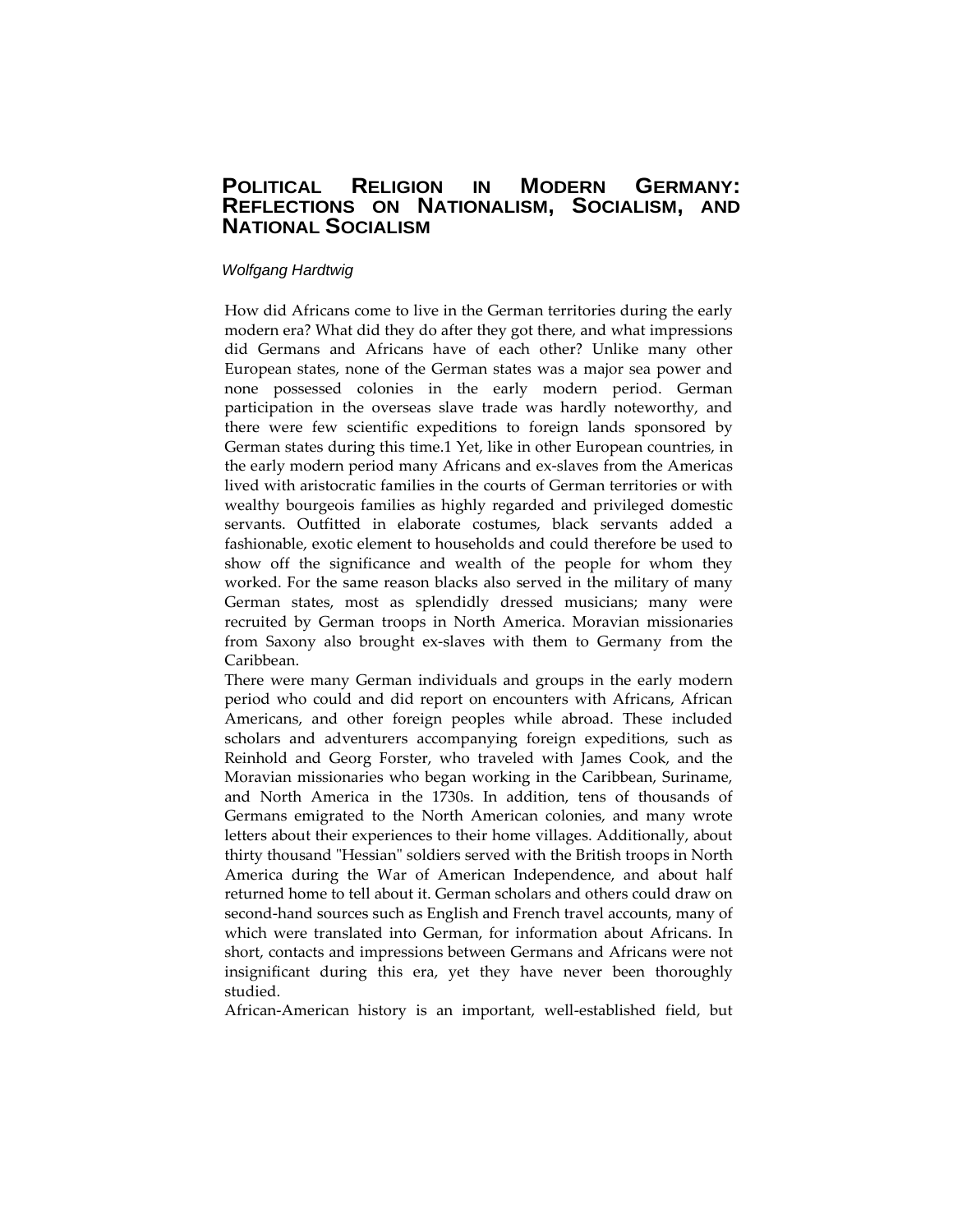research on the black population in early modern Europe is still in its infancy, with most work concentrating on France, England, and the Netherlands.2 This is surprising not only because blacks were so numerous, but also because they in many ways had an important cultural impact, as their presence in German art, literature, public debate, and daily life suggests.3 There are hundreds of paintings from this era portraying black and white people together.4 Black Africans in exotic dress were favorite motifs on porcelain, clocks, and in paintings, silhouettes of Africans appear in the coats of arms of several German cities and families, and blacks were popular characters in novels, poems, and plays.5 Furthermore, contemporary popular magazines and newspapers frequently engaged in the debate on slavery, and German Enlightenment thinkers followed closely the developments in other European countries and overseas. Many German scientists and philosophers also participated in the eighteenth-century discourse on defining the nature and history of human beings, which involved defining and classifying the differences among them.

During my fellowship at the GHI I plan to write a history of the relationship between Africans and Germans in the early modern period that includes an overview of the lives and living conditions of blacks in Germany as well as an analysis of what happened in a cultural sense when the two collided. This microhistorical approach relies on archival sources, visual images of the period, and contemporary scholarly texts, and aims to provide insight into individual experiences and perceptions in local societies. It also hopes to connect these findings to the broader questions concerning slavery, abolition, colonialism, the Atlantic world, scientific racism, religion, and the Enlightenment's search for a new definition of humanity.

Discovering sources for this project is no easy task: Few Africans in early modern Germany could write, which creates an imbalance between sources left by Africans and by Germans. One geographic region I decided to focus on was the Hesse and Brunswick-Wolfenbüttel area, where a relatively large number of Africans lived during this period. There had been a tradition of black servants and military musicians in these regions since the seventeenth century, and in the eighteenth century these two dukedoms provided the largest contingents of German soldiers fighting in the Revolutionary War in America. Numerous diaries left by these soldiers provide insight into their perceptions of slaves and slavery in America. Also, after the war many former slaves accompanied the German troops back to Europe, so that by the late 1780s the number of Africans in these two German states increased considerably. Hesse and Brunswick-Wolfenbüttel thus seem to provide ideal conditions for a microhistorical investigation of both the African and German experience, and perceptions of each other over the course of two centuries. Furthermore, I use more than four hundred paintings and other artworks found throughout Germany, which provide visual images of representations involving Africans. Reports by Moravian missionaries in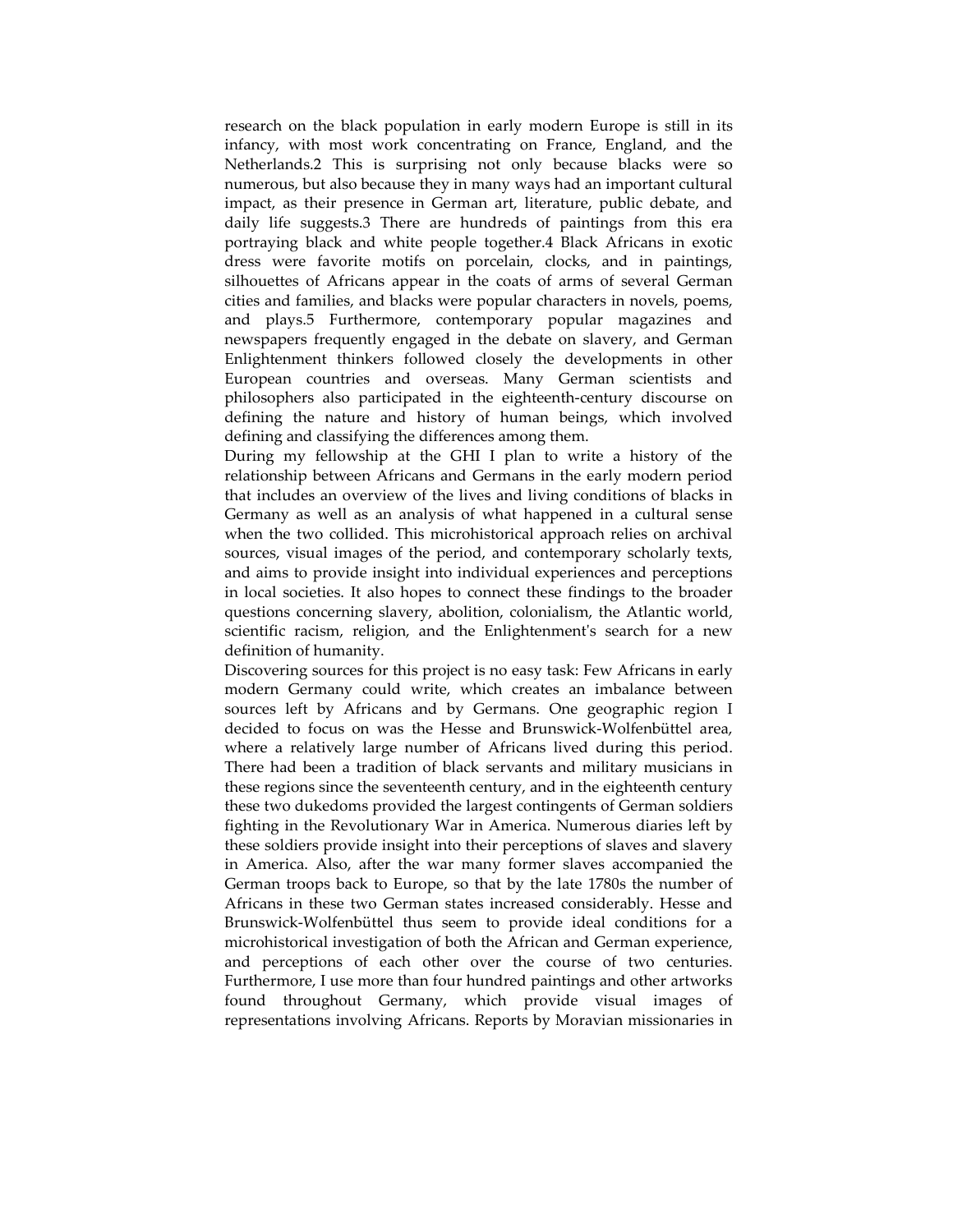the Caribbean and the interviews they conducted with slaves add another perspective. In addition to archival sources, I also use contemporary journals, newspapers, and scholarly works, which are rich sources for German comments on slavery and emancipation, as well as anthropological research and attempts to define humanity.

In some ways the treatment of black musicians, soldiers, and servants was similar to that of their white colleagues, but there were fundamental differences. The lives of many Africans can basically be described in terms of "privileged dependency." Unlike France and England, none of the German states had a legally defined status for people who had been bought as slaves in other countries and then brought into Germany. Blacks were subject to property relationships and were considered valuable possessions, however they could move about freely within white society; their de facto slave status was quite different than it was for African slaves in other Western countries.6 For example, many Africans and the African Americans who came with the Hessian soldiers married into local families of all social strata and had children. Religion played a critical role in their integration into German society: One of the most decisive criteria in early modern Germany for judging strangers in general was whether or not they were Christian. Thus it is not surprising that the act of baptism was of central importance for most Africans living in Germany. Most who were not already Christians were baptized on their arrival.7 Baptized soldiers and court moors thus no longer were threatening savages but were united in faith with Christian society. This did not mean that they were equals, but baptism became a rite of passage that allowed blacks to be accepted into German society, in marked contrast to other countries.8 The close relationship of the act of baptism, social integration, and sponsored social status is made clear when one examines the names of those who served as godparents for the soldiers, including dukes, landgraves, other aristocrats, and high-ranking military officers. Also, baptism was the only prerequisite for blacks intending to marry local women. This is noteworthy, considering the difficult, bureaucratic procedure normally required by the authorities for marriage. In the stratified, hierarchical society of early modern Germany, "mixed" marriages of social unequals usually were undesired, yet such marriages between blacks and whites did not produce hostile reactions. The numerous examples of intermarriage are an indicator of social integration.

Throughout the early modern period German states welcomed Africans and maintained a generally positive image of them. Besides acceptance and integration into daily life, their presumed beauty and the darkness of their skin also elevated them to the status of privileged, highly valued, exotic attractions. Splendid, colorful costumes of Oriental rather than African origin made them stand out. Labeled as showpieces, blacks had to fulfill the specific task of representing the wealth and social standing of their sponsor. This is obvious in numerous paintings from the eighteenth century: Many are group portraits of a family or children, or portraits of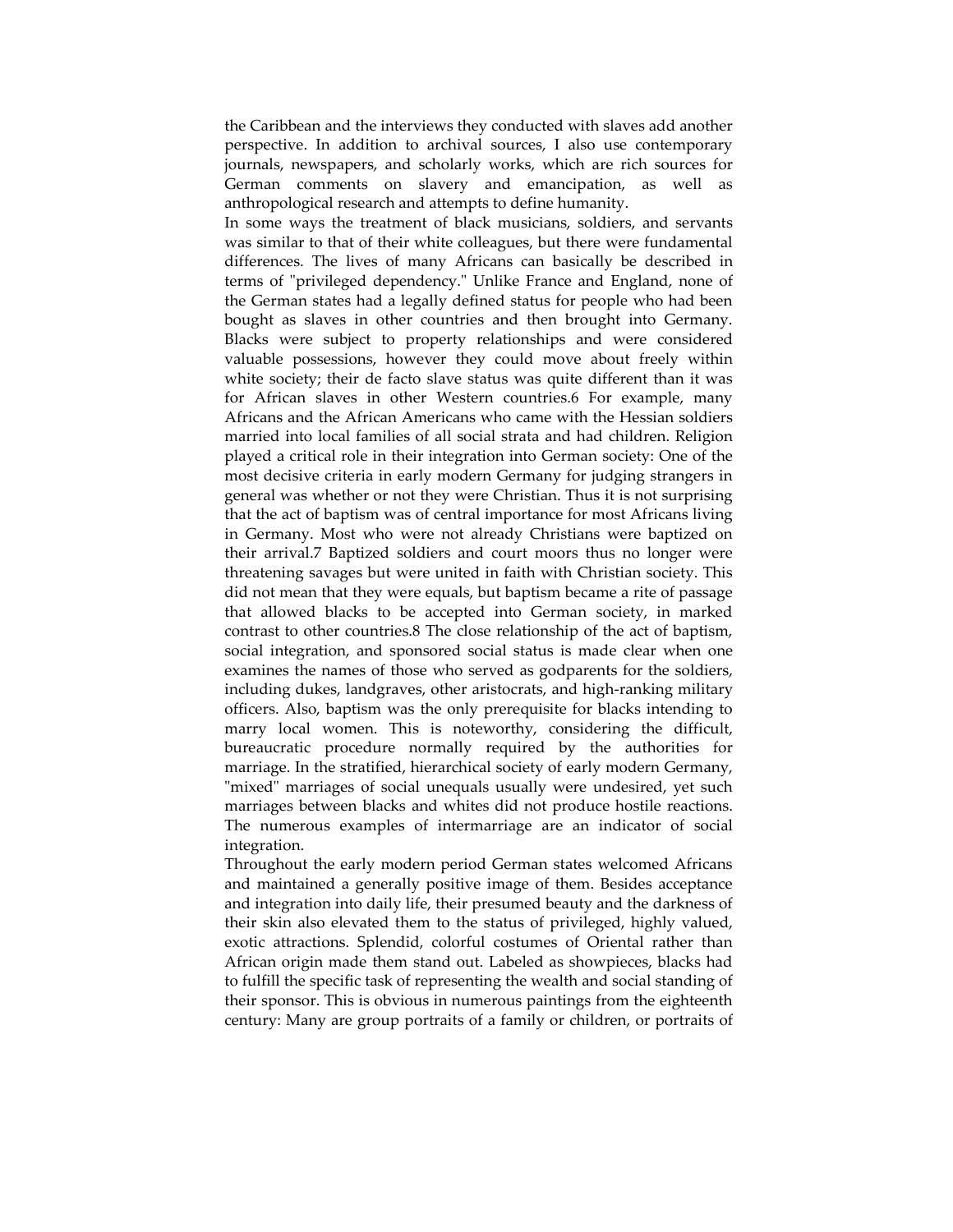aristocrats, emperors, dukes, duchesses, and so forth, accompanied by a black servant. On the one hand, black persons are part of an almost intimate scene, showing their closeness to the sponsor and the esteem in which they are held. On the other hand, the black person is used as an "exoticized" token of wealth. Some paintings, particularly the ones depicting aristocratic white women with their black servants, clearly involve sexual connotations. In others, the color scheme of the painting emphasizes the contrast between black and white skin color.

Regarding the perspectives or feelings of the Africans themselves, the sources provide few clues. The African-American soldiers escaped a cruel system of slavery and came to a strange land with unheard-of possibilities for social integration. However, this also involved abandoning their home and leaving behind people like themselves. Many others led short lives as dependent objects of their protector's fancy, and being accepted and integrated was often accompanied by the experience of alienation rather than acculturation.

With none of the German states involved in slavery and the slave trade, these topics nonetheless were constantly debated among Enlightenment thinkers. Many Germans followed closely the discussions in England, France, and North America, translated and reprinted many articles from foreign-language publications, and themselves wrote long articles concerning slavery. German intellectuals almost uniformly condemned slavery because they viewed it as incompatible with the principles of humanity and Christianity. Condemnations were made not only by intellectuals: Through fortunate coincidence, the diaries of the Hessian and Brunswick soldiers and officers fighting in the Revolutionary War in North America allow us to trace the thoughts of common people and members of the lower aristocracy. Some soldiers probably had at least some experience with Africans at home because there had been a long tradition of blacks living in the German states before the war. Hessian soldiers spoke out time and again against slavery, condemning it for the same reasons propounded by the Enlightenment thinkers.

During this debate on slavery Africans also became the object of a fierce debate among German intellectuals over the nature of human beings: What is human? By what criteria does one distinguish humans from animals? What are races and how are they defined and distinguished from one another? With the dissolution of the Christian worldview that had put everything in its proper place, purely theological definitions of human beings no longer seemed satisfactory, and learned people everywhere sought new scientific explanations. The presence of black people in the German territories influenced this debate, in which many prominent German Enlightenment thinkers were involved, among them Immanuel Kant (1724-1804), Johann Friedrich Blumenbach (1752-1840), Georg Forster (1754-1794), and Johann Gottfried Herder (1744-1803). Some, such as Samuel Thomas Soemmerring (1755-1830), a professor of anatomy in Hesse-Kassel, conducted their own anthropological research. Soemmerring dissected the corpses of four black soldiers who after the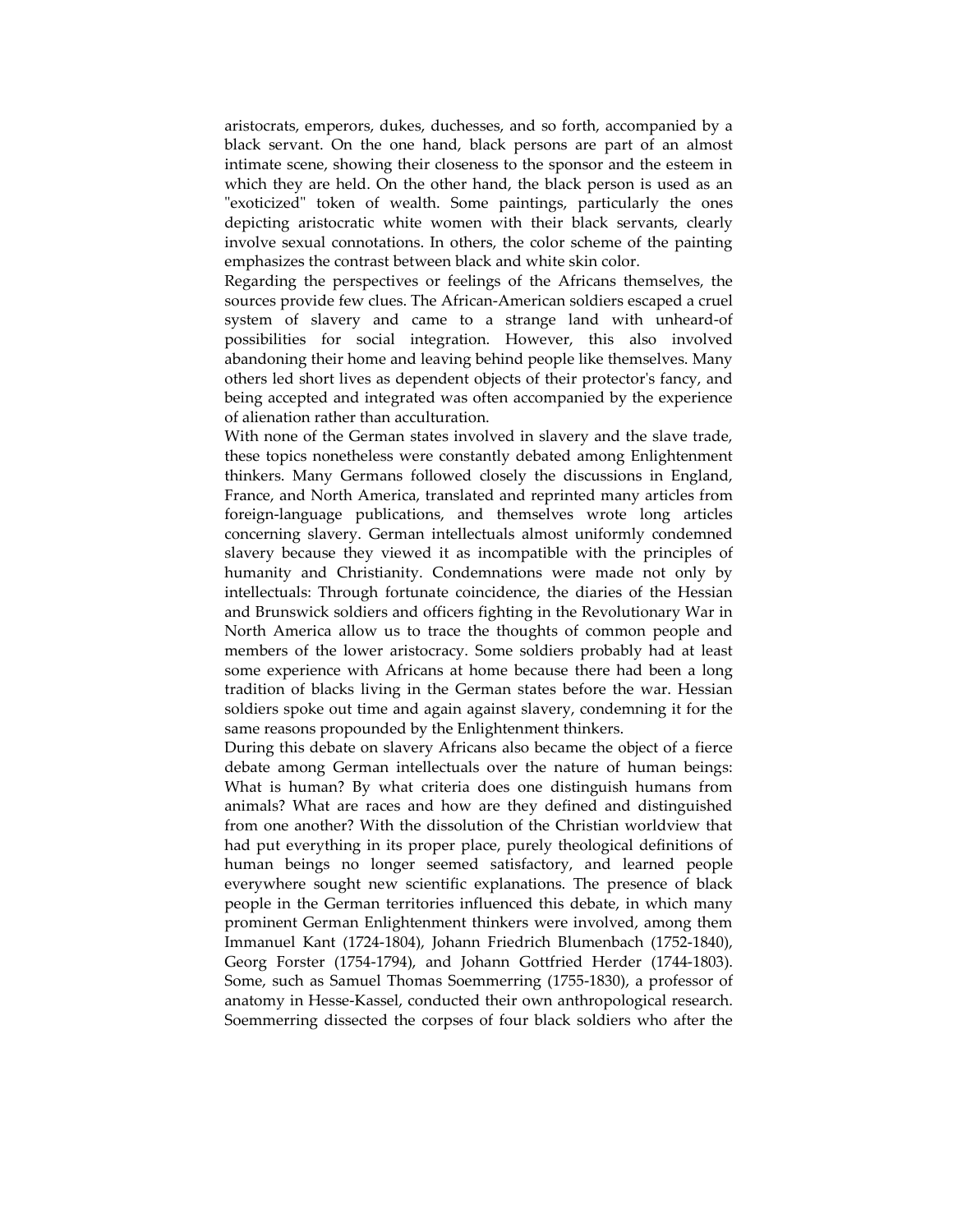war had accompanied the returning Hessians and died shortly thereafter.9

The results of this anthropological debate were contradictory and did not provide any definitive answers. Those involved employed diverse methods in various fields and debated whether the differences they found were based on "race" - a concept based on skin color - naturalenvironmental factors, or culture. The German position in the debate on difference was a developing consensus that there were differences in groups of humans but that these differences did not imply any moral or intellectual inequalities between them. In other words, they strongly agreed on difference without hierarchical ranking. There were those who deviated from this position, like Soemmerring, who concluded in his book that Africans belonged to a lower order of humans, closer to apes than to the higher order of humans, or the historian Christoph Meiners (1747-1810), who saw Africans as rightly enslaved because of their low standing in the human hierarchy since Creation. But these exceptions were heavily criticized or, in the case of Meiners, not even taken seriously by their colleagues.

German Enlightenment thinkers were motivated by the quest to understand and classify (and dissect) everything in the living world, and their anatomical and physiological research was not limited to black and white people; it included, for example, the exploration of differences between the sexes as well. But there was no need to assign rank or connect findings of difference with any evaluation of inherent morality and/or mental abilities. Therefore, the connection frequently made between the emergence of scientific racism and the abolition movement in studies on slavery in France, England, and North America does not work in the case of the German states.10 The new empirical studies did represent a transitional phase between older theological views and new racist theories of the nineteenth century; however, the generally accepted notion of African cultural deficiency together with scientific racism did not develop until the late nineteenth century, when Germany participated directly in colonialism.

It is interesting that this anthropological debate was carried out with such intensity at a time and place not directly affected by slavery.11 Yet perhaps this response could occur in the German states precisely because here there was no danger that the discussion would directly challenge social, political, and economic arrangements, for the threat of ideological crisis might have limited the terms of the debate. Further, presumably free from any responsibility in these matters, it was easy for participants to condemn others for their contradictory claims. Criticizing others offered an opportunity for German intellectuals to openly discuss the concepts of "freedom," "equality," and the problem of bound labor in general - touchy issues in a society that still relied heavily on various forms of dependency and servitude. They could voice abstract, veiled criticism directed at their own society without being censored. In that way, investigating "difference" and opposing slavery met an important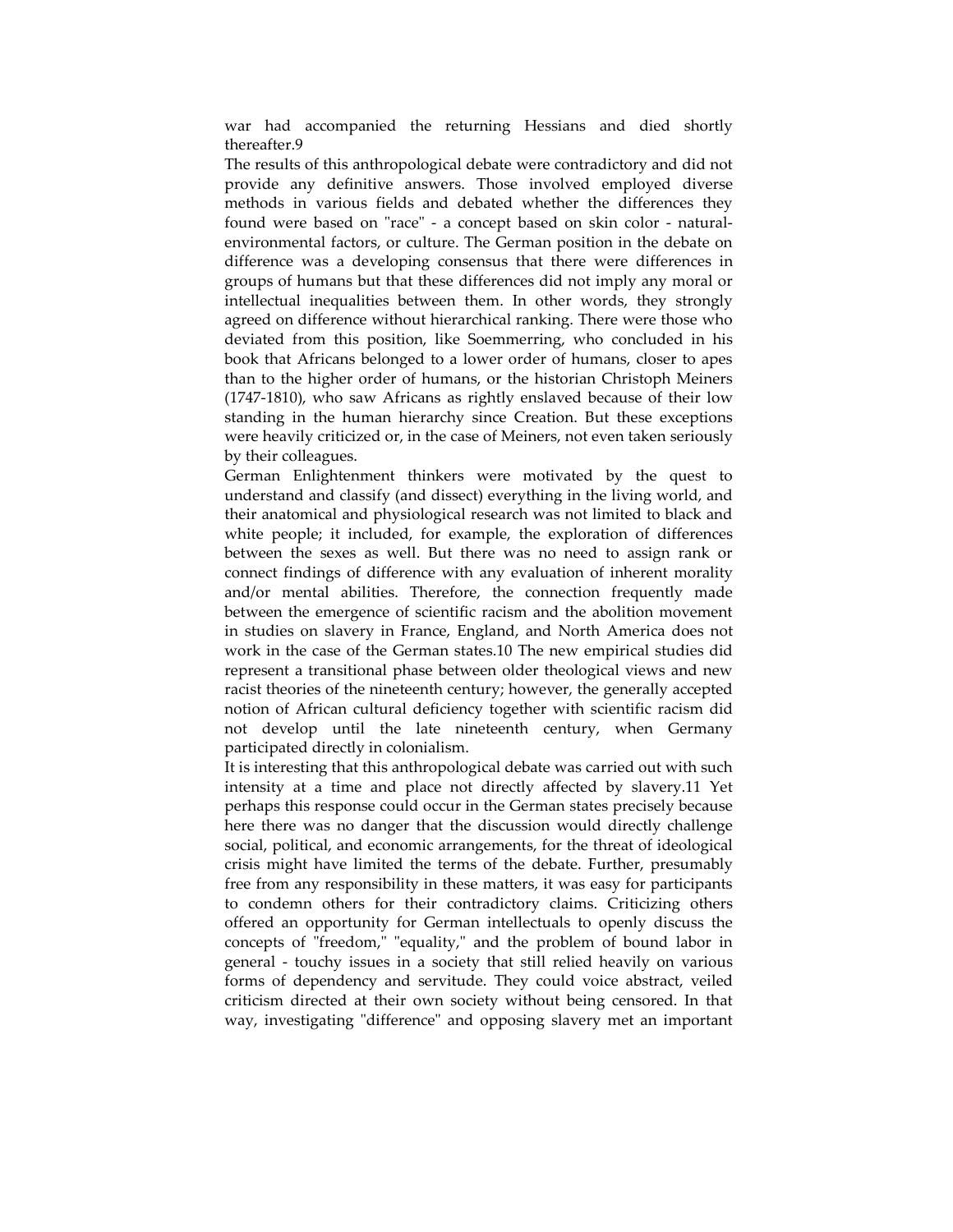need of German Enlightenment thinkers to define their own identity. The contrast with other races and their social conditions assisted these thinkers in their attempts to understand themselves.

From a comparative perspective, the encounter between Africans and Germans clearly developed along different lines than in other countries within the Atlantic system. Having no economic, political, or social dependency on slavery meant less racist views and a greater focus on the positive, exotic appeal of Africans. Nonetheless, the German focus on the exoticism of Africans and acceptance of their status of privileged dependency reveals that tolerance and exploitation were closely related.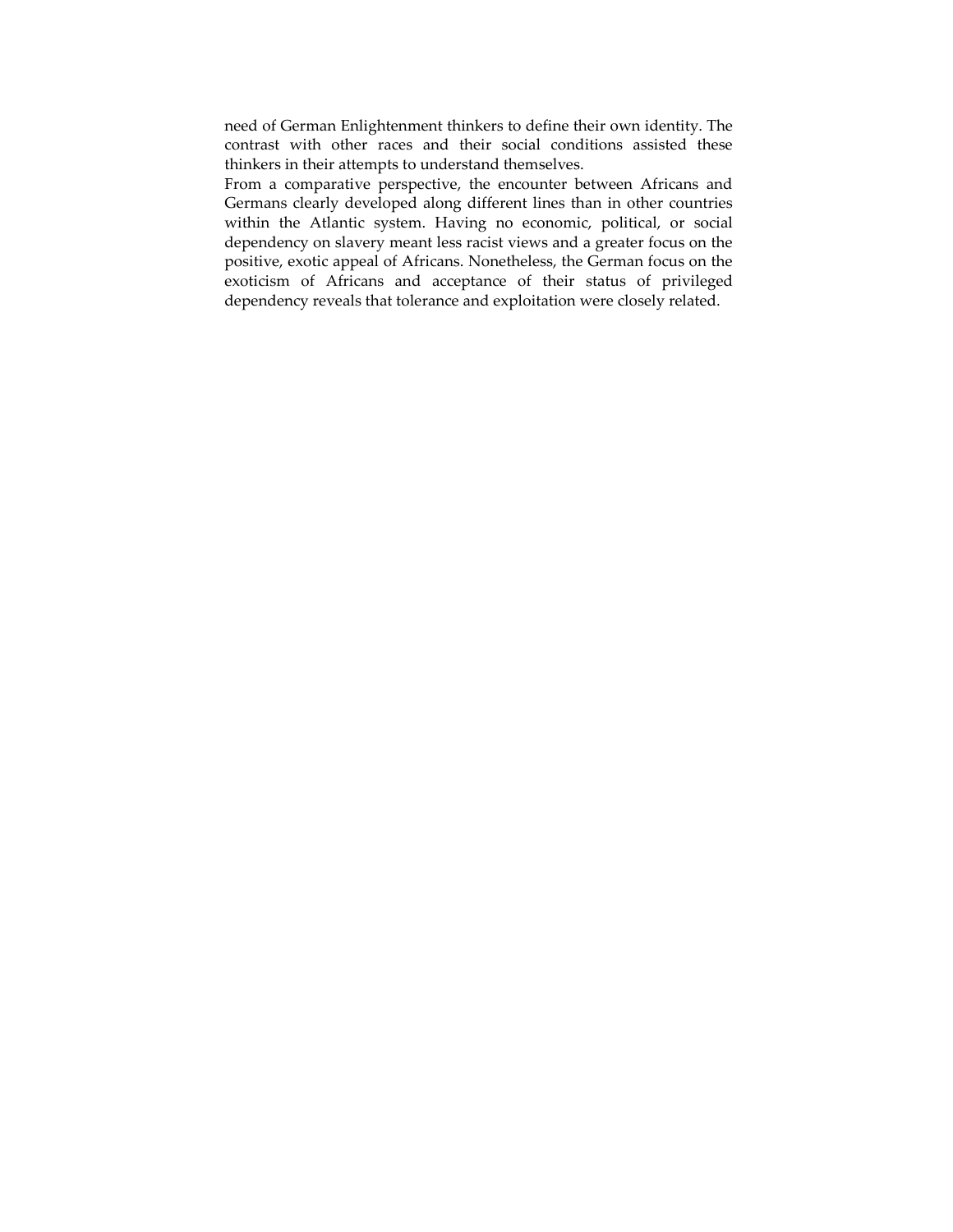#### **NOTES**

*1 A few Germans did take part in the slave trade during this time. For a short period the Great Elector, Friedrich Wilhelm of Brandenburg, planned to make Prussia a sea power and to this end instigated a plan to participate in the slave trade on the Guinea coast. The trading company he founded in 1679 failed, however, because the lack of colonies made it difficult to turn a profit. After enduring heavy financial losses for a number of years the company was sold to Dutch interests in 1698. Also, some Germans did sail on Dutch and Danish slave ships. See Albert Hüne, Vollständige historisch-philosophische Darstellung aller Veränderungen des Negersklavenhandels von dessen Ursprüngen an bis zu seiner gänzlichen Aufhebung (Göttingen, 1820), 1:421-30; and Catharina Lüden, Sklavenfahrt mit Seeleuten aus Schleswig-Holstein, Hamburg und Lübeck im 18. Jahrhundert (Heide, 1983).* 

*<sup>2</sup> Most recently, Peabody, Gerzina, Myers, and Blakely studied race relations between black and white people in these two countries within the framework of slavery. See Sue Peabody, "There Are No Slaves in France": The Political Culture of Race and Slavery in the Ancien Régime (New York, 1996); Gretchen Gerzina, Black London: Life Before Emancipation (New Brunswick, N.J., 1995); Norma Myers, Reconstructing the Black Past: Blacks in Britain, 1780-1830 (London, 1996); Alison Blakely, Blacks in the Dutch World: The Evolution of Racial Imagery in a Modern Society (Bloomington, Ind., 1993).* 

*<sup>3</sup> See Peter Martin, Schwarze Teufel, edle Mohren: Afrikaner in Bewußtsein und Geschichte der Deutschen (Hamburg, 1993). This book provides insight into early modern German attitudes toward blacks, gives an overview of the sources available, and is the only monograph to date dealing with the African presence in early modern Germany. Additionally, two articles give a first insight into the living conditions of Africans in two eighteenth-century German residence towns: See Ingeborg Kittel, "Mohren als Hofbediente und Soldaten im Herzogtum Braunschweig-Wolfenbüttel," Braunschweigisches Jahrbuch 46 (1965): 78-103; Wolfgang Schäfer, "Von 'Kammermohren,' 'Mohren'-Tambouren und 'Ost-Indianern': Anmerkungen zu Existenzbedingungen und Lebensformen einer Minderheit im 18. Jahrhundert unter besonderer Berücksichtigung der Residenzstadt Kassel," Hessische Blätter für Volksund Kulturforschung 23 (1988): 35-79.* 

*<sup>4</sup> A research project at Harvard University, "The Image of the Black in Western Art," analyzes the presence of black people in works of art (published in a series of books with the same name) and has an extensive collection of references to artworks*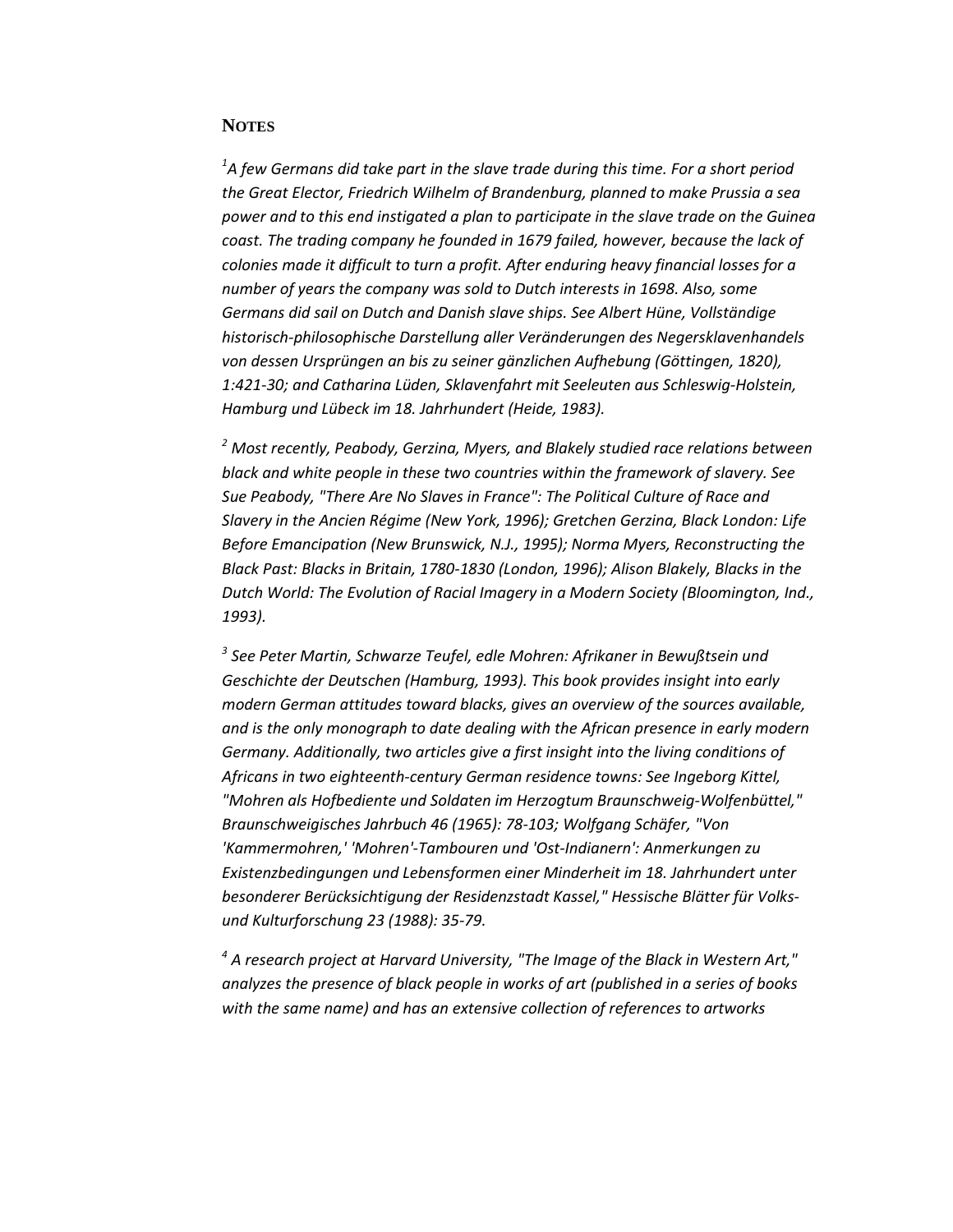*throughout the world, including Europe and Germany.* 

*<sup>5</sup> See Uta Sadji, Der Mohr auf der deutschen Bühne des 18. Jahrhunderts (Anif, 1992).* 

*<sup>6</sup> Legally, however, blacks in Germany could find themselves in an ambiguous position. The lack of legal regulations in the German territories could serve as a disadvantage to Africans, who could not use the courts to defend themselves, as they could in England and France. For example, when a black man, who was bought in Copenhagen, instituted proceedings for his freedom in the Prussian courts in 1780 - a unique case - the obviously helpless court referred to the "natural law" to possess property and rejected his case. See Martin, Schwarze Teufel, edle Mohren, 133-4. On the situation of blacks in early modern England and France, see Gerzina, Black London, and Peabody, There Are No Slaves in France.* 

*<sup>7</sup> For example, a thirty-year-old black man named Ludwig Wallis was a Presbyterian when he joined Brunswick troops in America in 1781. He died three years later in Brunswick. See Kittel, "Mohren als Hofbediente und Soldaten," 94.* 

*<sup>8</sup> Less than a third of the blacks registered in France in the second half of the eighteenth century were baptized. See Peabody, There Are No Slaves in France, 82.* 

*<sup>9</sup> Soemmerring published his research findings in 1784 in a book called Über die körperliche Verschiedenheit des Mohren vom Europäer (On the Physical Difference between the Moor and the European). Eighteenth-century German texts refer to black peoples in different, often not clearly defined terms: Contemporaries usually referred to black persons as Mohren, but this word was also used as a catch-all concept for non-white, non-Christians (Chinese, Indians et al.). Further, they also began using the term Neger, from the French nègre, which had specific reference to the inhabitants of sub-Saharan Africa. All this reflects the general problem in eighteenth-century Germany of identifying and classifying non-European peoples. On the eighteenthcentury etymology of the term Mohren, see Sander L. Gilman, On Blackness Without Blacks: Essays on the Image of the Black in Germany (Boston, 1982), xii.* 

*<sup>10</sup> See, e.g., Peabody, There Are No Slaves in France, 8, or Seymour Drescher, "The Ending of the Slave Trade and the Evolution of European Scientific Racism," in Joseph E. Inkori and Stanley L. Engerman, eds., The Atlantic Slave Trade: Effects on Economies, Societies, and Peoples in Africa, the Americas, and Europe (Durham, N.C., 1992), 362.* 

*<sup>11</sup> John C. Greene argued that the main interest of the Americans on anthropological*